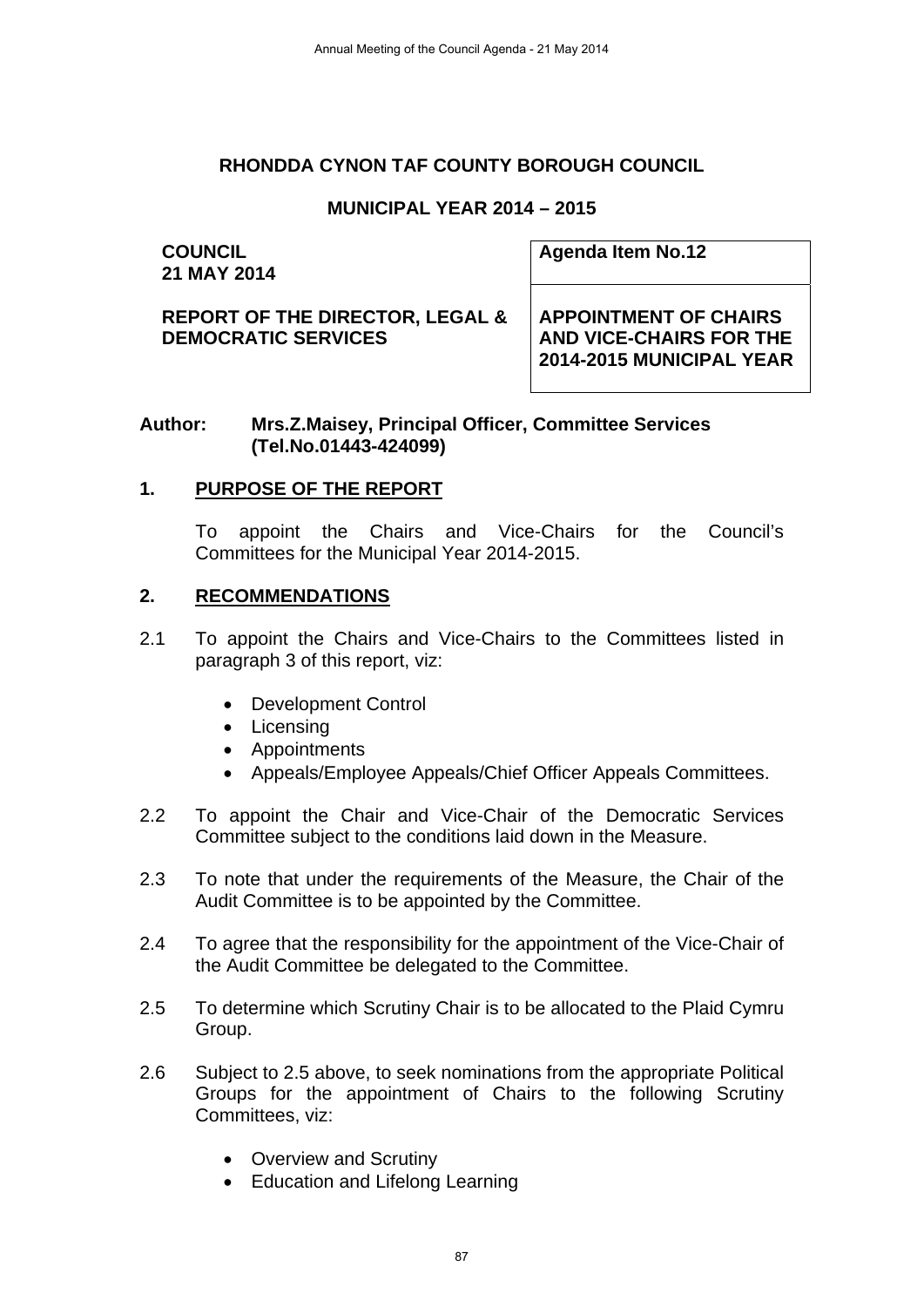- Community and Children's Services
- Environmental Services
- Corporate Services.
- 2.7 To seek nominations for the appointment of Vice-Chairs to following Scrutiny Committees, viz:
	- Overview and Scrutiny
	- Education and Lifelong Learning
	- Community and Children's Services
	- Environmental Services
	- Corporate Services
- 2.8 To appoint the Scrutiny Performance Management Co-ordinator.
- 2.9 To appoint the Chair and Vice-Chair to the Corporate Governance Constitution Committee.

## **3. APPOINTMENT OF CHAIRS AND VICE-CHAIRS**

- 3.1 The Council is requested to appoint Chairmen and Vice-Chairmen to the under-mentioned Committees:
	- Development Control Committee.
	- Licensing Committee
	- Appointments Committee
	- Appeals/Employee Appeals/Chief Officer Appeals Committee

#### **3.2 APPOINTMENT OF DEMOCRATIC SERVICES COMMITTEE CHAIR**

3.3 In accordance with the requirements of the Local Government (Wales) Measure, the Council must appoint the Chair of the Democratic Services Committee and that Chair must not be a Member of the Executive Group. Council may also appoint the Vice-Chair.

## **3.4 APPOINTMENT OF AUDIT COMMITTEE CHAIR**

- 3.9 In accordance with the requirements of the Local Government (Wales) Measure, the Chair of the Audit Committee is to be appointed by the Committee.
- 3.10 At last year's Annual General Meeting, the Council decided that the appointment of Vice-Chair of the Audit Committee would be delegated to that Committee and it is proposed to continue with this process for 2014/15.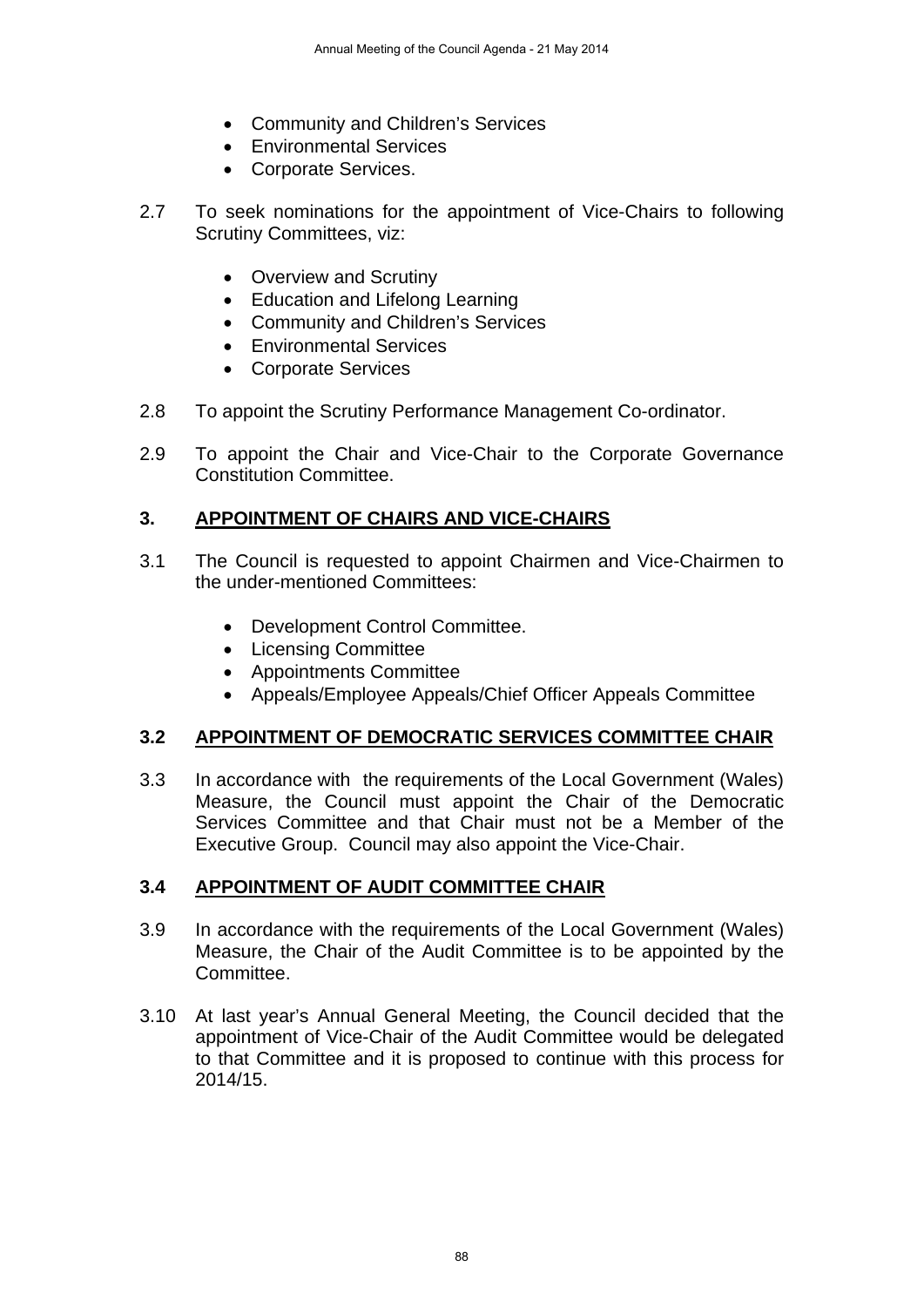## **3.5 APPOINTMENT OF SCRUTINY COMMITTEE CHAIRS**

- 3.6 The appointment of the persons to Chair the Scrutiny Committees must comply with the requirements set out in the Local Government (Wales) Measure.
- 3.7 In light of the Political Balance report presented at Agenda Item 11, viz: two or more Political groups with multiple Scrutiny Committees, the application of the procedures set out in Section 70 of the Measure results in the allocation set out below:

Labour Group 4 Plaid Cymru Group 1 Democratic Alliance Group 0

- 3.8 The Council must determine which Scrutiny Chair is to be allocated to the Plaid Cymru Group.
- 3.9 The Chairs and Vice-Chairs for the Municipal Year 2013/14 were as follows:
	- Overview and Scrutiny Committee R.K.Turner and G.Hopkins
	- Corporate Services G.Stacey and M.Norris
	- Community & Children's Services M.Davies and S.Rees
	- Education & Lifelong Learning C.Leyshon and C.Williams
	- Environmental G.R.Davies (Plaid Cymru) and S.Bradwick
- 3.10 Nominations can then be received from appropriate Group Officers to fill the outstanding Scrutiny Chair posts.
- 3.11 The Council will need to appoint the Vice-Chairs of the five Scrutiny Committees.
- 3.12 The Council also needs to appoint the Scrutiny Performance Management Co-ordinator.

#### 3.13 **APPOINTMENT OF CORPORATE GOVERNANCE CONSTITUTION COMMITTEE**

- 3.14 The Local Government Act 2000 requires the Council to keep its Constitution under review and up to date and the Corporate Governance Constitution Committee has been appointed for this purpose. The Committee is a body to which the political balance requirement of the Local Government and Housing Act 1989 applies.
- 3.15 The Council is requested to appoint the Chair and Vice Chair of this Committee.